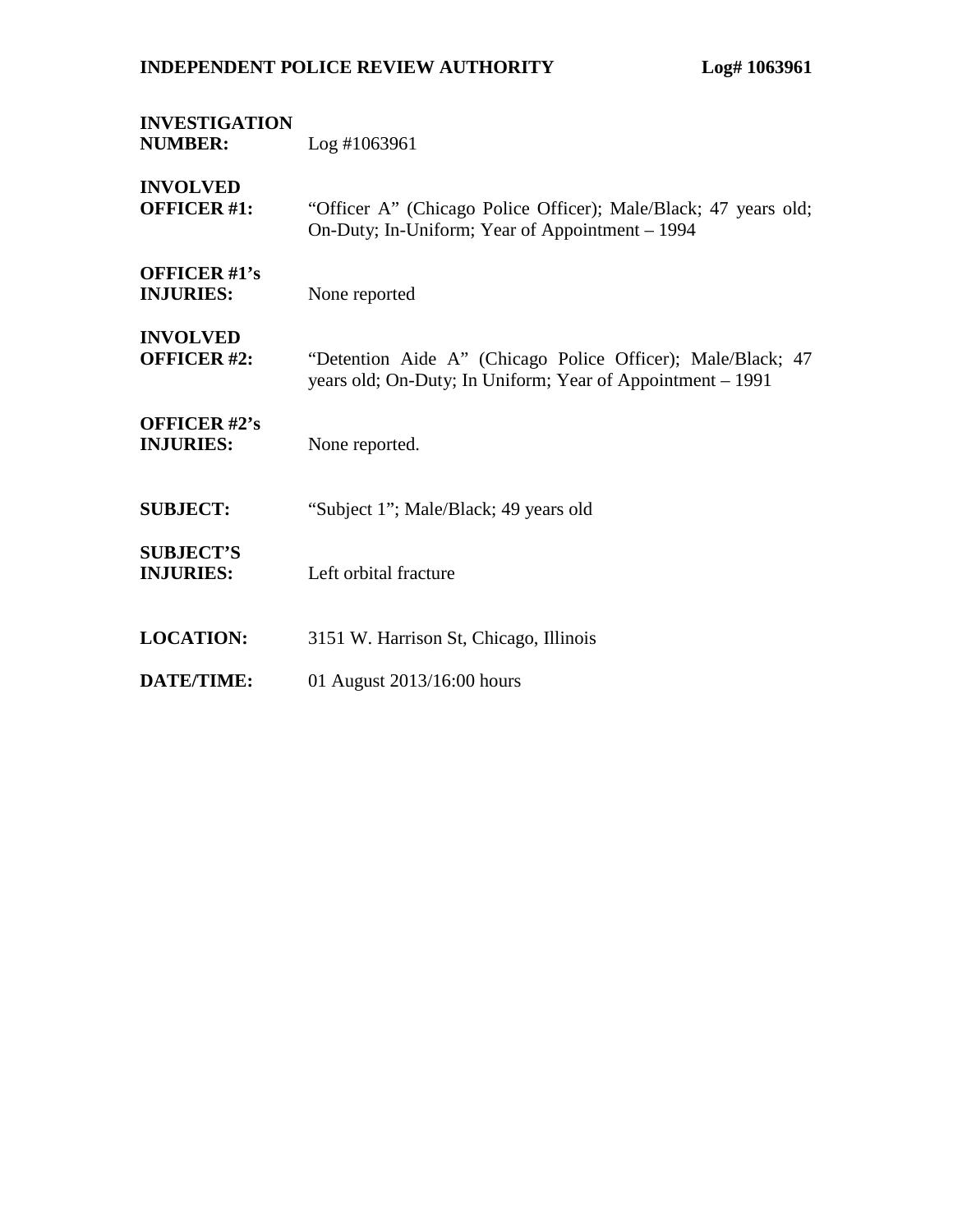# **INTRODUCTION:**

On 1 August 2013, Subject 1 was in police custody within the  $11<sup>th</sup>$  District Lockup, when he was struck multiple times about the face and body by Detention Aide A. Officer A was aware of the misconduct and failed to take the appropriate action.

# **ALLEGATIONS:**

On 01 August 2013, **Sergeant A** telephoned the Independent Police Review Authority and initiated a complaint log number with Intake Aide A that included the following allegations:

On 01 August 2013, at approximately 1600 hours, at 3151 W. Harrison Street, (011th District), **Detention Aide A,:**

- 1. Punched the victim, Subject 1, about his face without justification, in violation of the Rules and Regulations of the Chicago Police Department (CPD). Specifically, Rule 8, which prohibits disrespect or maltreatment of any person, while on or off duty. Also Rule 2, which prohibits any action or conduct which impedes the Department's efforts to achieve its policy and goals or brings discredit upon the Department.
- 2. Kicked Subject 1 about his body without justification in violation of the Rules and Regulations of CPD. Specifically, Rule 8, which prohibits disrespect or maltreatment of any person, while on or off duty. Also Rule 2, which prohibits any action or conduct which impedes the Department's efforts to achieve its policy and goals or bring discredit upon the Department.
- 3. Failed to complete any and all documents regarding his contact with Subject 1 in a timely manner, contrary to Special Order (SO) S06-01-07, which mandates that after an extraordinary unusual occurrence happens the Department member will ensure immediate notification and submit proper case reports, in violation of the Rules and Regulations of CPD. Specifically, Rule 10, which prohibits inattention to duty.
- 4. Failed to render medical assistance to Subject 1, contrary to SO S06-01-02, which mandates that the Department member will refer medical matters to the district station supervisor, in violation of the Rules and Regulations of CPD. Specifically, Rule 10, which prohibits inattention to duty.
- **5.** Allowed Subject 1 to bond out without making proper Notification, contrary to SO S06-01-07, which mandates that after an extraordinary unusual occurrence happens the Department member will ensure immediate notification and submit proper case reports; this in violation of the Rules and Regulations of CPD. Specifically, Rule 10, which prohibits inattention to duty**.**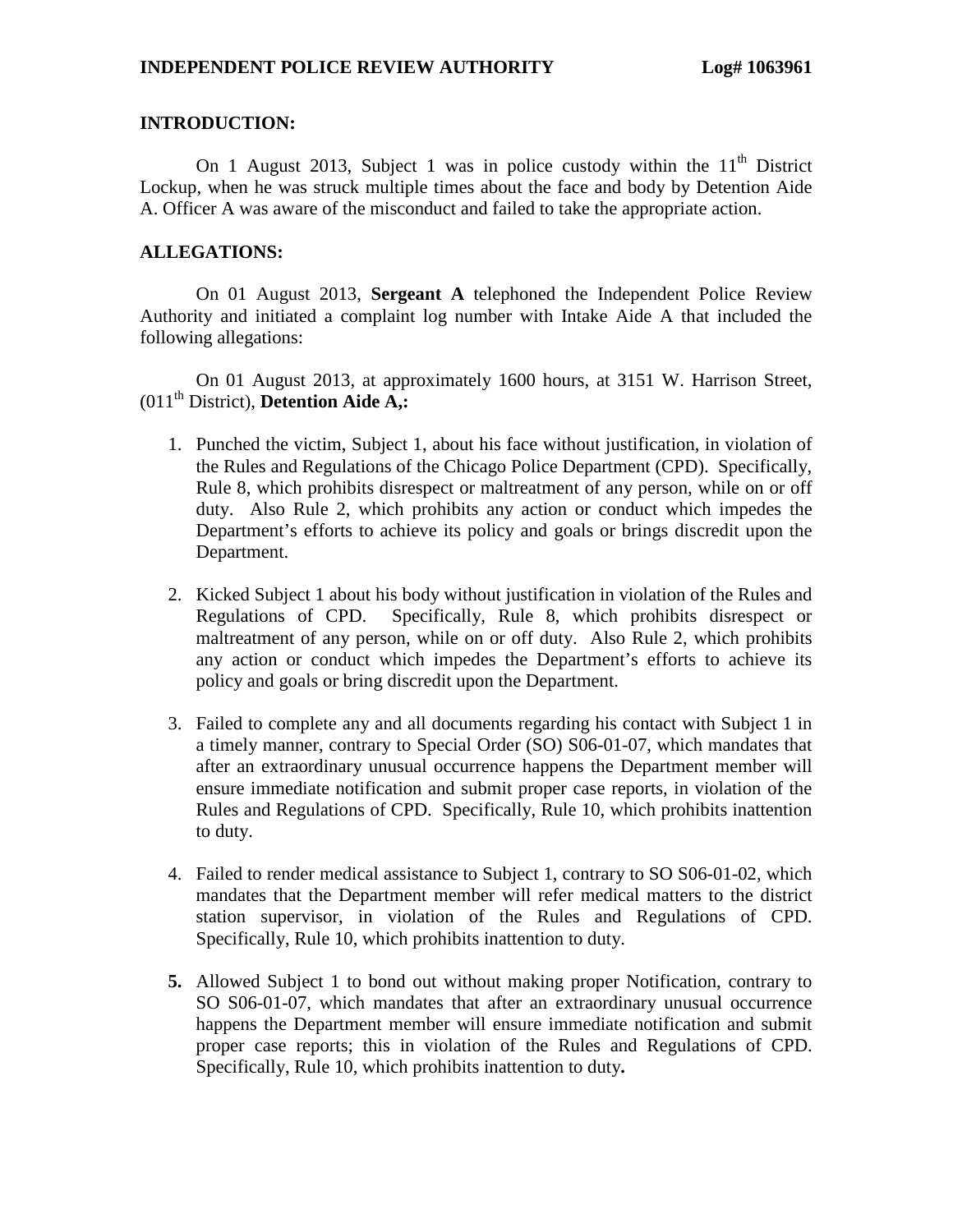On 01 August 2013, at approximately 1600 hours, at 3151 W. Harrison Street, (011th District), **Officer A, #XXXX:**

- 1. Observed misconduct and failed to make proper notifications, contrary to Special Order (SO) S06-01-07, which mandates that after an extraordinary unusual occurrence happens the Department member will ensure immediate notification and submit proper case reports; this is in violation of the Rules and Regulations of CPD. Specifically, Rule 10, which prohibits inattention to duty.
- 2. Failed to complete any and all documents regarding the incident involving Subject 1 and Detention Aide A in a timely manner, contrary to Special Order (SO) S06-01-07, which mandates that after an extraordinary unusual occurrence happens the Department member will ensure immediate notification and submit proper case reports; this is in violation of the Rules and Regulations of CPD. Specifically, Rule 10, which prohibits inattention to duty.
- 3. Failed to render medical assistance to Subject 1, contrary to SO S06-01-02, which mandates that the Department member will refer medical matters to the district station supervisor; this is in violation of the Rules and Regulations of CPD. Specifically, Rule 10, which prohibits inattention to duty.
- 4. Allowed Subject 1 to bond out without making proper Notification, contrary to SO S06-01-07, which mandates that after an extraordinary unusual occurrence happens the Department member will ensure immediate notification and submit proper case reports; this is in violation of the Rules and Regulations of CPD. Specifically, Rule 10, which prohibits inattention to duty.

On 01 August 2013, at approximately 1600 hours, at 3151 W. Harrison Street, (011th District), **an unidentified officer(s):**

1. Stated words to the effect of, "If you get up and walk out of this holding cell now, I will get you released on an I-Bond. If you don't, I will start processing paperwork for battery." This is in violation of the Rules and Regulations of CPD, specifically, Rule 2, which prohibits any action or conduct which impedes the Department's efforts to achieve its policy and goals or brings discredit upon the Department.

## **INVESTIGATION:**

In his **Initiation Report, Sergeant A** reported that he monitored a call over the police radio of a "man beaten" in front of the  $011<sup>th</sup>$  District. Sergeant A responded and discovered Subject 1 outside of the District, in apparent physical distress with a swollen and discolored left eye and a small about of blood on his left cheek. Subject 1 informed Sergeant A that he was beaten while inside the  $011<sup>th</sup>$  District Station. Subject 1 informed Sergeant A that while he was inside the  $011<sup>th</sup>$  District Lockup he had requested medical attention for his manic depression, informing the officers that he had not taken his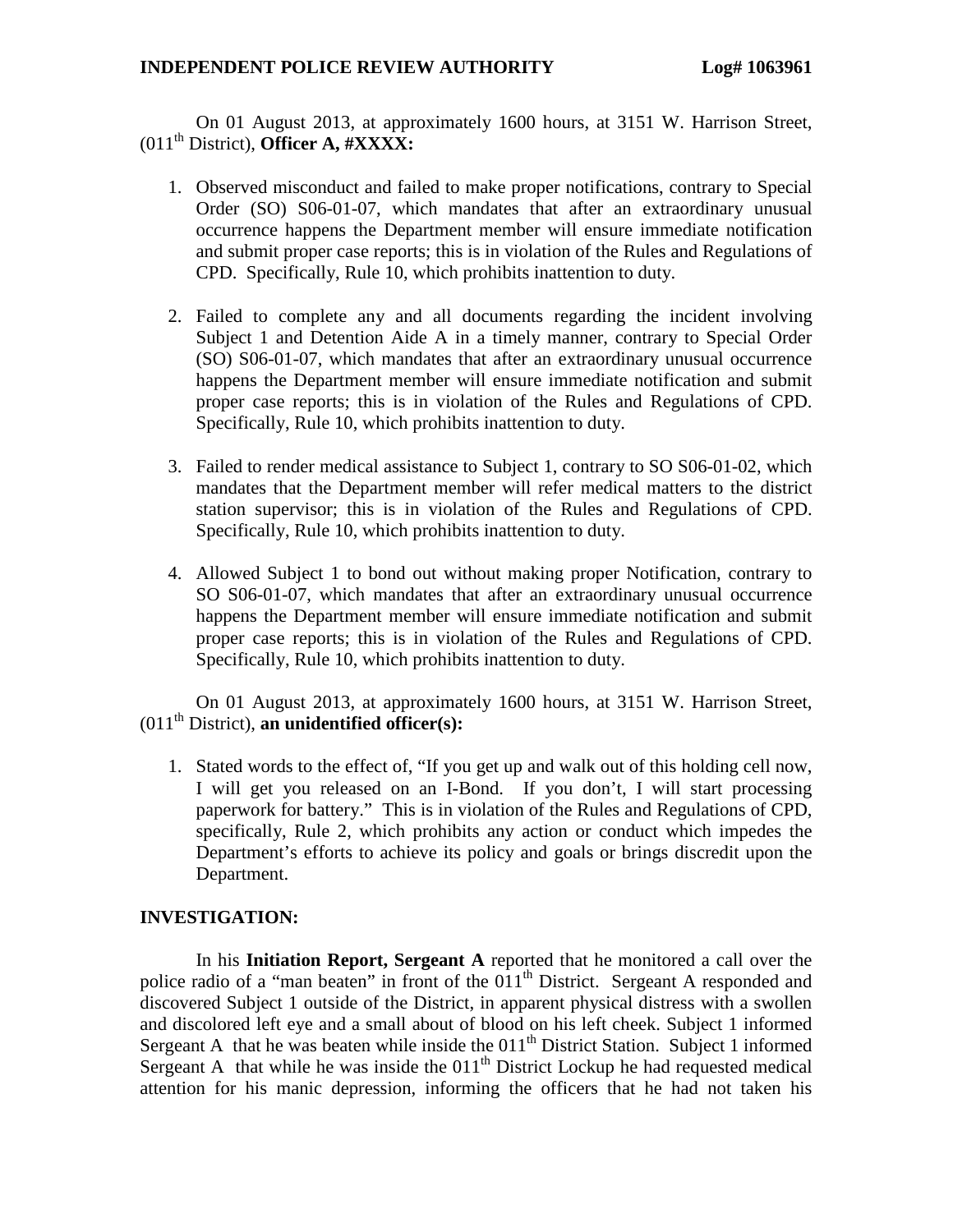prescribed medication. Subject 1 was taken out of the holding cell with other arrestees and placed into a separate single cell. Subject 1 stated that he spat on Detention Aide A after he was told that he would have to wait to be bonded before seeking medical attention. Subject 1 related that Detention Aide A then struck him approximately 20 times about his face and torso. Sergeant A observed Subject 1 to have a swollen and discolored left eye and a small about of blood on his left cheek.

Sergeant A reported that he spoke with Detention Aide A, who related that after transporting Subject 1 into a single cell he was spat on by Subject 1. Detention Aide A related that he responded with a single open hand strike to stop Subject 1's actions. Detention Aide A related that Officer A was a witness to the incident. A tactical response report was subsequently prepared, as was a general case report to document the battery. Subject 1 was transported to Mt. Sinai Hospital by an ambulance. An Evidence Technician was requested to photograph Subject 1 and Detention Aide A. (Att. #4)

In his **statement to IPRA on 01 August 2013, Subject 1** stated that while he was in the  $011<sup>th</sup>$  District Lockup he was "shouting, hollering and beating" on the cell door, requesting medication for his mental condition.

Subject 1 related that Detention Aide A entered the cell. Subject 1 admitted that he spat on Detention Aide A and in response Detention Aide A struck him several times about his face and kicked him about his body. Subject 1 stated that he was struck approximately fifteen (15) times, with at least eight (8) of those punches being to his head and face. Subject 1 stated that as he lay on the ground, Detention Aide A kicked him in his back and in his side several times. Subject 1 was removed from the holding cell and separated from the other prisoners. Subject 1 related that he continued to demand medical treatment, as he suffers from several mental illness, and needed his medication. Subject 1 stated that he has been diagnosed as being bipolar and schizophrenic. Subject 1 related that an officer, whom he did not describe beyond the observation that this officer was in a CPD uniform, informed him that if he "walked out of the holding cell" then he would be released on an I-Bond. Subject 1 was further told that if he did not comply, then the unidentified officer would process paperwork for battery against Detention Aide A.Subject 1 sustained a bruised eye, cuts and bruises to his face.<sup>1</sup>

Subject 1 stated that he left the  $11<sup>th</sup>$  district and collapsed against the wall outside the building. Subject 1 stated that a heavyset black female walked past him and he asked her to call an ambulance for him, which she did.

During a **deposition on 03 February 2015 relative to the civil suit filed by Subject 1,** Subject 1 related that on the date and time of the incident he requested to be transported to the hospital for medication regarding his mental illness. Subject 1 stated that his requests were ignored by lockup personnel. Subject 1 related that Detention Aide A threatened him with bodily harm if he continued striking the cell bars. Subject 1 related that he continued to strike the cell bars after he was instructed not to do so.

<span id="page-3-0"></span><sup>&</sup>lt;sup>1</sup> After the statement was concluded, Subject 1 informed an IPRA investigator that his ribs "hurt" as a result of the incident.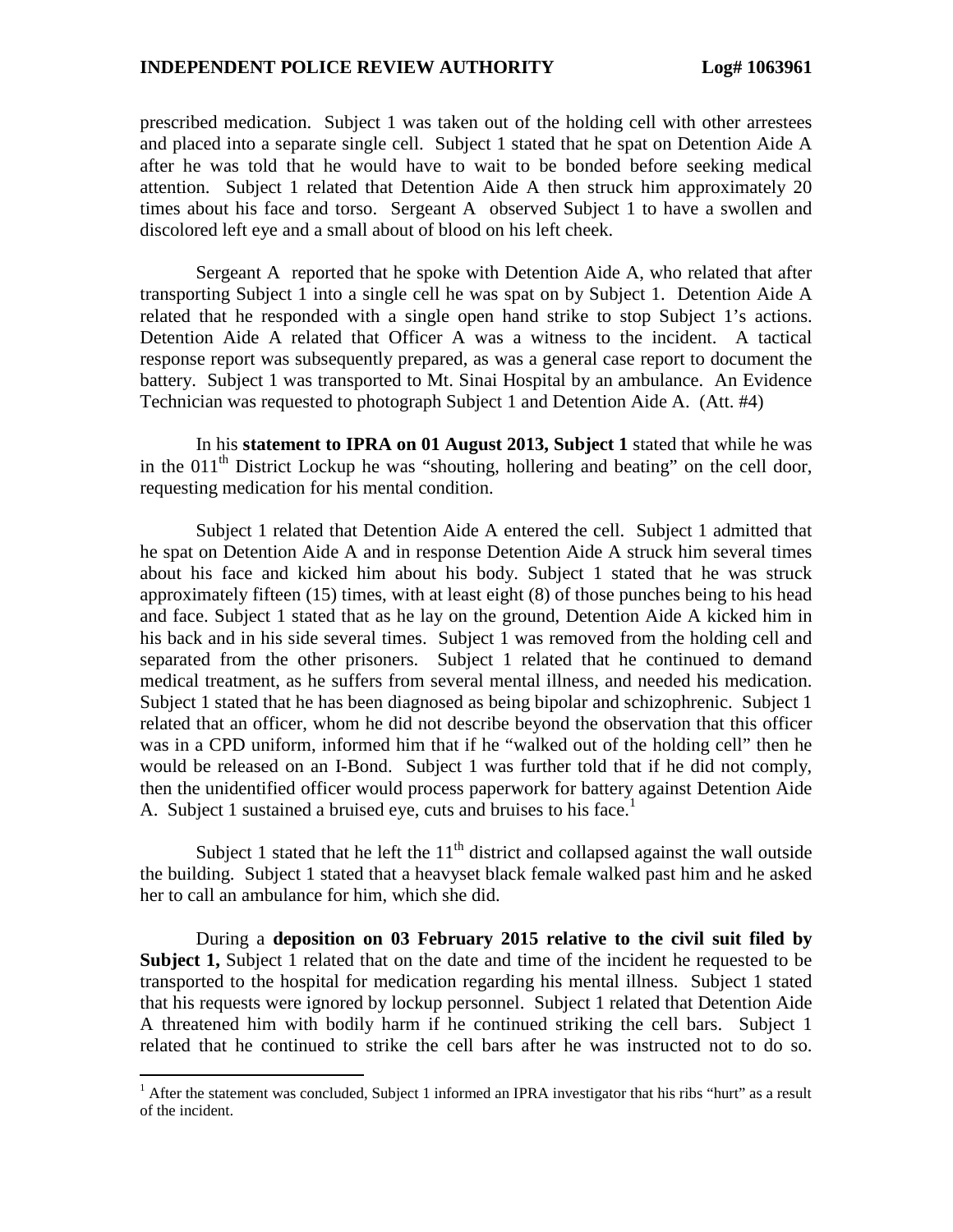Subject 1 stated that at some point, Detention Aide A and a second unidentified lockup keeper came to his cell. Subject 1 related that Detention Aide A unlocked the cell door and entered the cell. Subject 1 stated he attempted to prevent Detention Aide A from entering the cell by holding on to the handle of the cell door.

Subject 1 related that he then laid on the bed inside the cell. Detention Aide A entered the cell, "pushed" Subject 1 onto the floor, and proceeded punch Subject 1 about his body. Subject 1 stated that he was struck approximately fifteen (15) times, with at least eight (8) of those punches being to his head and face. Subject 1 related that the additional unidentified officer pulled Detention Aide A away and offered to release Subject 1 on an I-Bond if he did not seek medical attention. Subject 1 sustained an orbital fracture and pain to his body as a result of this incident. (Att. #8, 10, 63)

According to the **Arrest and Case Reports** Subject 1 was arrested on 01 August 2013, at 0848 hours, at 4330 W. Washington Blvd and charged with Criminal Trespass to Vehicles. The arresting officers were Witness Officer B and Witness Officer C. The assisting arresting officers were Witness Officers D and E. According to the Lockup Screening Log, Subject 1 did not have any obvious pain and/or injuries. Subject 1 appeared to be under the influence of alcohol or drugs, and was listed as presently taking medication for mental problems. Subject 1 had his fingerprints taken at 1049 hours, was found to be clear of any additional wants or warrants, was given an I-Bond at 1700 hours, and released from Lockup at 1710 hours.<sup>[2](#page-4-0)</sup> (Att. #11, 14, 15)

According to the **Report of Extraordinary or Unusual Occurrences,** on the date, time and location of the incident Subject 1 alleged that Detention Aide A struck him after he spat on Detention Aide A. Subject 1 sustained bruising and swelling to his left eye area. (Att. #19, 20)

According to the **Tactical Response Report (TRR)** completed by Detention Aide A, Subject 1 attacked him without a weapon. Detention Aide A responded with member presence and an open hand strike. (Att. #21)

According to the **Chicago Police Department Event Query,** a call was made to 911 regarding a male sitting in front of the police station, who appeared to have been "beaten very badly." Beat 1120 and Ambulance 34 responded to the scene. The male, now known as Subject 1, was transported to Mount Sinai Hospital by Ambulance 34.  $(Att. #24 – 26)$ 

According to the **Chicago Fire Department Run Sheet,** CFD Unit A34 responded to 3151 W. Harrison Street on 01 August 2013, at 1737 hours regarding a call of a person down. Upon arrival, EMS observed Subject 1 sitting outside, against the wall of the 011<sup>th</sup> District Station. Subject 1 related that while inside the 011<sup>th</sup> District Lockup he was punched, kicked and thrown to the floor by an officer working in the lockup. Subject 1 complained of pain to his head and lower back. EMS observed swelling with

<span id="page-4-0"></span> $2^2$  Officer A, being assigned as the Lock-Up keeper at the time of this event, was responsible for the processing of detainees pursuant to SO S06-01-07.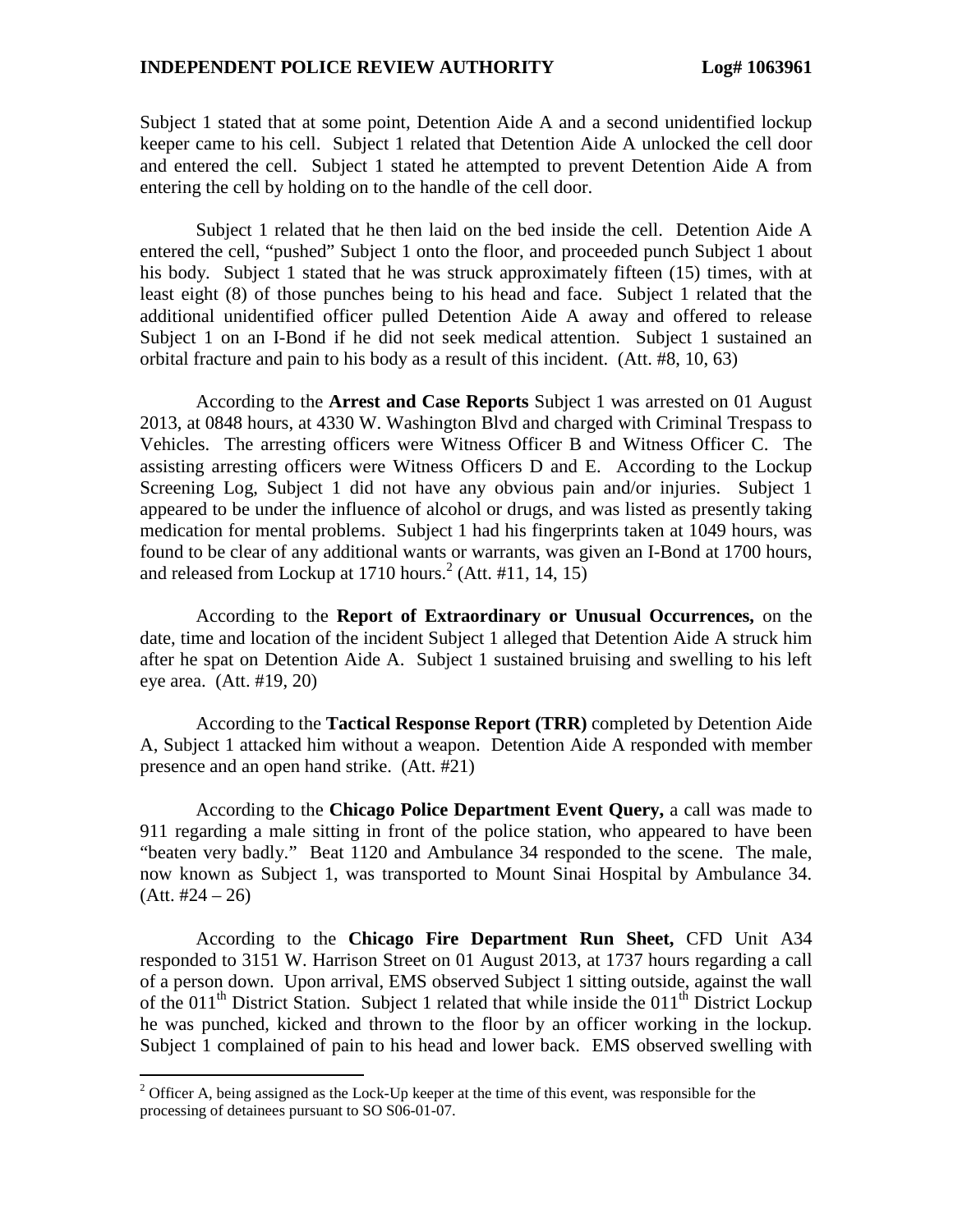bruising and minor bleeding under Subject 1's left eye. EMS transported Subject 1 to Mt. Sinai Hospital. (Att. #60)

According to the **Medical Records from Mt. Sinai Hospital,** Subject 1 was admitted to the emergency room on 01 August 2013 with a complaint of being assaulted at the police station. Subject 1 was diagnosed with a fracture to his left orbital area. (Att. #36)

The **Evidence Technician Photographs** of Subject 1, taken on 01 August 2013 at approximately 1930 hours, while at Mt. Sinai Hospital, depict swelling and bruising to Subject 1's left eye area. The photographs also depict blood on the left side Subject 1's face. (Att. #34)

The **Evidence Technician Photographs** of Detention Aide A, taken on 02 August2013[,](#page-5-0)<sup>3</sup> depict what appears to be a laceration to his right middle finger. (Att. #35)

According to **Civil Suit 14-CV-03911**, filed on 28 May 2014, Detention Aide A repeatedly punched and beat Subject 1 in the presence of several Chicago Police Officers, to include Officer A. The suit also alleges that Witness Officer F and Witness Detention Aide B were working in the Lockup on the date and time of the incident, and were therefore responsible for Subject 1's well being. The suit does not include direct allegations against Officer F and/or Detention Aide B. The narrative in the complaint does not include the fact that Subject 1 spit upon Detention Aide A. (Att. #37)

In his statement to IPRA on 10 September 2014, **Witness Officer F #XXXX,** related that on the date and time of the incident he was assigned to the "radio room" at the 011<sup>th</sup> District Station. Officer F explained his responsibilities and added that he also signed bond slips when he had available time to do so. After reviewing Evidence Technician photographs of Subject 1, Officer F related that he did not recall seeing Subject 1. Officer F stated that he did not recall observing any injuries to Subject 1. Officer F denied observing Detention Aide A commit the acts alleged against him. Officer F denied observing Officer A commit the acts alleged against him. (Att. #41)

In his statement to IPRA on 11 September 2014, **Witness Officer G, #XXXX,** related that on the date and time of the incident he was assigned to the  $011<sup>th</sup>$  District Male Lockup, along with Officers A, H and Detention Aide A. Officer G stated that he was in charge of booking and processing arrestees as they entered the lockup. Officer G related that he did not recall having any contact with Subject 1. After reviewing the Evidence Technician photographs of Subject 1, Officer G stated that he did not recall seeing Subject 1 on the date and time of the incident. Officer G denied observing Detention Aide A commit the acts alleged against him. Officer G denied observing Officer A commit the acts alleged against him. (Att. #42)

In his statement to IPRA on 11 September 2014, **Witness Sergeant A, #XXXX,** related that on the date and time of the incident he was assigned to the Beat 1120.

<span id="page-5-0"></span> $3$  The photograph log does not indicate what time the pictures were taken.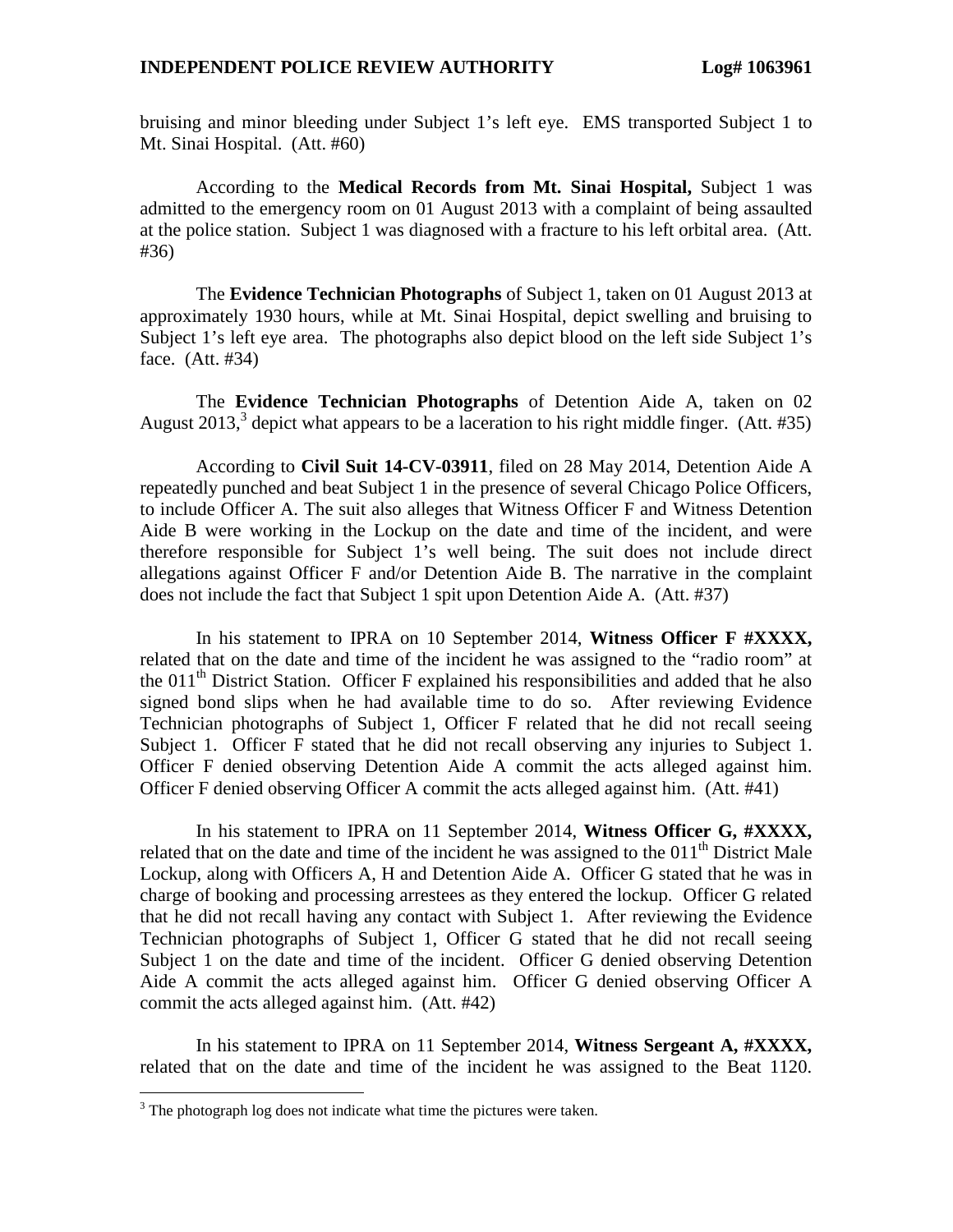Sergeant A stated that on the date and time of the incident he had monitored a call on the radio of a man down in front of the police station, along with a call for an ambulance. Sergeant A related that when he arrived at the scene he spoke with Subject 1. Sergeant A described Subject 1's initial behavior as being fearful of the police and afraid to communicate with Sergeant A . Sergeant A related that Subject 1 eventually informed him that while he was inside the  $011^{th}$  District Lockup a lockup keeper had punched him about his face and body.

Sergeant A stated Subject 1 informed him that prior to the incident, he had requested medical attention for his depression and was denied on several occasions. Subject 1 further informed Sergeant A that he spat on Detention Aide A. Sergeant A related that Subject 1 stated that after he spat on Detention Aide A, Detention Aide A punched him several times about his face and battered him about his body. Sergeant A stated that he observed dried blood on Subject 1's face, numerous lumps on his face and redness to his rib cage area.

Sergeant A related that he did not recall Subject 1 informing him that another Department member stated words to the effect of, "If you don't request medical attention, you will be bonded out; if you do, then you will be charged."

Sergeant A stated that he next spoke with Detention Aide A. Detention Aide A stated that Subject 1 spat on him and that he struck Subject 1 once on his face with an open hand. Sergeant A related that he asked Detention Aide A if he understood that an Extraordinary Occurrence form was supposed to be completed and Detention Aide A replied, "Yes." Sergeant A also asked Detention Aide A if he had completed a Tactical Response Report and a case report regarding the battery. Detention Aide A admitted that he had not completed the proper paperwork; he could not provide a reasonable explanation as to why he had not. Sergeant A then initiated the complaint log number.

Sergeant A related that after he spoke with Detention Aide A, he spoke with Officer A. Sergeant A stated that Officer A was cooperative and forthcoming as Sergeant A explained to him that this situation required that certain protocol be followed. Sergeant A stated that Officer A indicated that, in hindsight, he understood how and why these steps should have been completed. (Att. #43)

In his statement to IPRA on 15 September 2014, **Witness Officer H, #XXXX,** related that on the date and time of the incident he was assigned to the  $011<sup>th</sup>$  District Male Lockup, along with Officer A and Detention Aide A. Officer H related that normally he was responsible for inputting data in the computer system while inside the lockup. After reviewing Department reports and Evidence Technician photographs of Subject 1, Officer H stated that he did not observe Detention Aide A commit the acts alleged against him. Officer H denied observing Officer A commit the acts alleged against him. (Att. #44)

In his statement to IPRA on 16 September 2014, **Accused Officer A, #XXXX,** related that on the date and time of the incident he was assigned to the  $011<sup>th</sup>$  District Male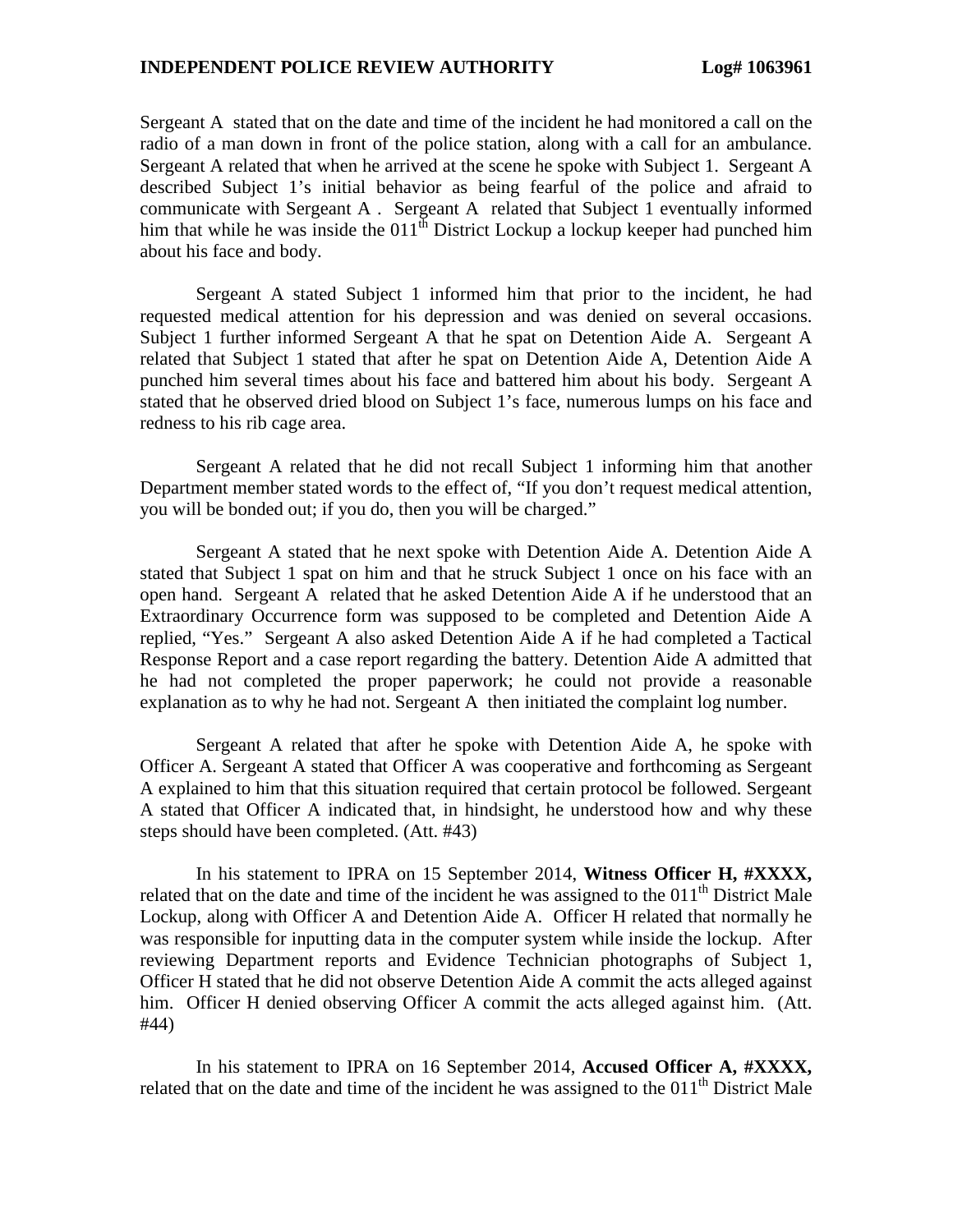Lockup along with Officers H and G, and Detention Aide A. Officer A related that he was the assigned Lockup Keeper on the date and time of the incident. Officer A stated that at some time during his tour of duty, he heard Subject 1 making noise while inside of his cell. Officer A related that Detention Aide A walked to the cell block to check on Subject 1.

Officer A stated that a short time later he heard Subject 1 and Detention Aide A involved in a verbal argument, though he could not specifically hear the details. Officer A related that he responded to Subject 1's cell, and arrived to observe Detention Aide A "duck" and throw a strike at Subject 1. Officer A stated he did not observe where Detention Aide A's strike landed on Subject 1's person, indicating his view was obstructed as Detention Aide A was positioned between him and Subject 1. Officer A related that Detention Aide A stepped back and Officer A closed the cell door.

Officer A denied observing Detention Aide A strike Subject 1 multiple times. Detention Aide A told Officer A that as he was taking Subject 1's shoes, Subject 1 spat on him. Detention Aide A informed Officer A that, in response to being spat on, he struck Subject 1. Officer A related that Subject 1 informed him that he was not injured. Officer A stated that he did not observe Subject 1 spit on Detention Aide A. Officer A also denied hearing Subject 1 threaten to spit on Detention Aide A.

Officer A related that he did not complete any Department reports regarding the incident because Detention Aide A and Subject 1 both stated that they were "fine." Officer A stated that he did not believe that this incident would have been categorized as an extraordinary or unusual occurrence, as similar incidents have occurred in the  $011<sup>th</sup>$ District Lockup and not been documented.

In his statement to IPRA on 17 September 2014, **Accused Detention Aide A** related that on the date and time of the incident he was assigned to the  $011<sup>th</sup>$  District Male Lockup along with Officers H, G and A. Detention Aide A related that he did not have any specific duties inside the male lockup on the date and time in question. Detention Aide A related that while in the lockup his duties may include processing fingerprints, searching prisoners, feeding prisoners and maintaining the lockup area.

Detention Aide A related that on the date and time of the incident he came in contact with Subject 1. Detention Aide A described Subject 1 as being loud, confrontational, and agitated while inside the 011<sup>th</sup> District. Detention Aide A overheard Subject 1 indicating that he needed medical attention. Detention Aide A related that while Subject 1 was in the "bull pen" with other arrestees, he heard Subject 1 making a lot of noise. Detention Aide A related that he also heard an unidentified arrestee state words to the effect of, "Ya'll better get him before he gets hurt up in here." Detention Aide A stated that he removed Subject 1 from the "bull pen" and placed him in a cell by himself, for his safety.

Detention Aide A stated that once he placed Subject 1 into a single cell, Subject 1 began striking the cell bars and yelling. Detention Aide A walked back to the cell to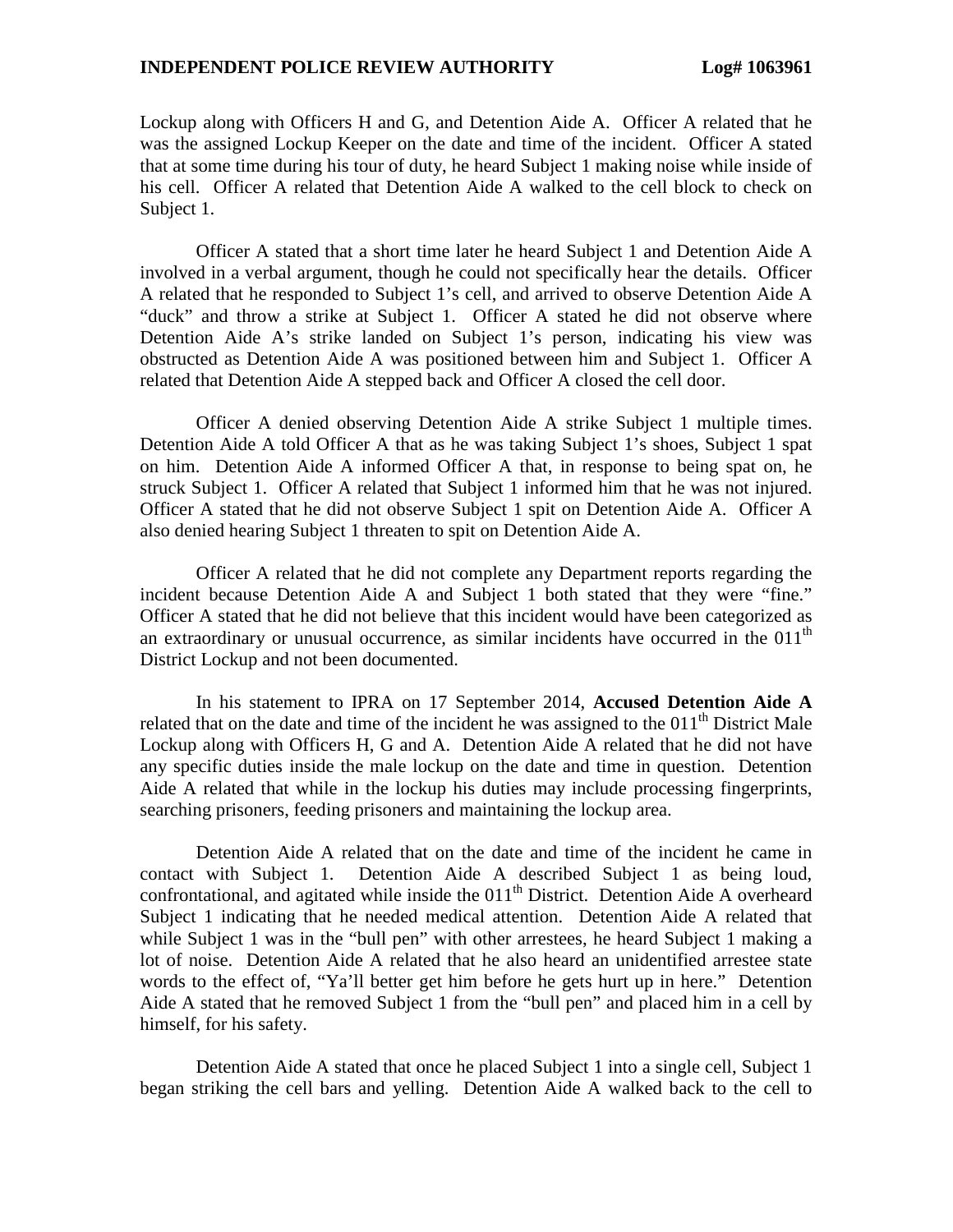check on Subject 1. Detention Aide A related that in order to keep Subject 1 from kicking the cell walls, he asked Subject 1 to remove his shoes and give them to him. Detention Aide A stated that Subject 1 removed his shoes, leaving them on the floor, and moved back away from the shoes. Detention Aide A related that as he reached down to pick up Subject 1's shoes he observed "something coming towards (him)." Detention Aide A explained that Subject 1 was thrusting towards him, and that he reacted by rising from his crouched position, extending his arm upward and striking Subject 1 once on the left side of his face with an open hand. Detention Aide A stated that after he struck Subject 1, he realized that Subject 1's sudden motion towards him was Subject 1 spitting at him. Detention Aide A made this determination after seeing that Subject 1 had spat at him, striking him on his right shoulder.

Detention Aide A related that after he struck Subject 1 he stepped out of the cell, and found that Officer A was now standing near the cell door. Detention Aide A could not recall if he, or Officer A, closed the cell door. Detention Aide A related that Officer A directed him to leave the cell block.

Detention Aide A related that Subject 1 never threatened to spit on him. Detention Aide A added that he and Subject 1 did not have a verbal altercation. Detention Aide A related that he never had an opportunity to maneuver away from Subject 1's attempt to spit on him. Detention Aide A stated that he had no further contact with Subject 1.

Detention Aide A related that he did not see Subject 1's injuries prior to him leaving the lockup. After viewing photographs of Subject 1, Detention Aide A confirmed that Subject 1 may have sustained his injuries as a result of the open hand strike that he gave to Subject 1. Detention Aide A stated that the laceration on his right middle knuckle was not a result of his contact with Subject 1.

Detention Aide A stated that immediately after the incident there were no reports completed regarding his contact with Subject 1. Detention Aide A could not give an explanation as to why reports regarding the force used against Subject 1 were not generated.

Detention Aide A denied "punching" Subject 1 in his face, though he did admit to delivering an open hand strike. Detention Aide A denied failing to render medical attention to Subject 1. Detention Aide A admitted that he failed to complete the required department reports following his contact with Subject 1. Detention Aide A denied kicking Subject 1 about his body. Detention Aide A denied allowing Subject 1 to bond out without making proper notification, stating that he does not make the decision for an inmate's bond.

#### **CONCLUSION:**

The R/I recommends a finding of **Sustained** for **Allegation #1,** that on 01 August 2013, at approximately 1600 hours, at 3151 W. Harrison Street  $(011<sup>th</sup>$  District Lockup),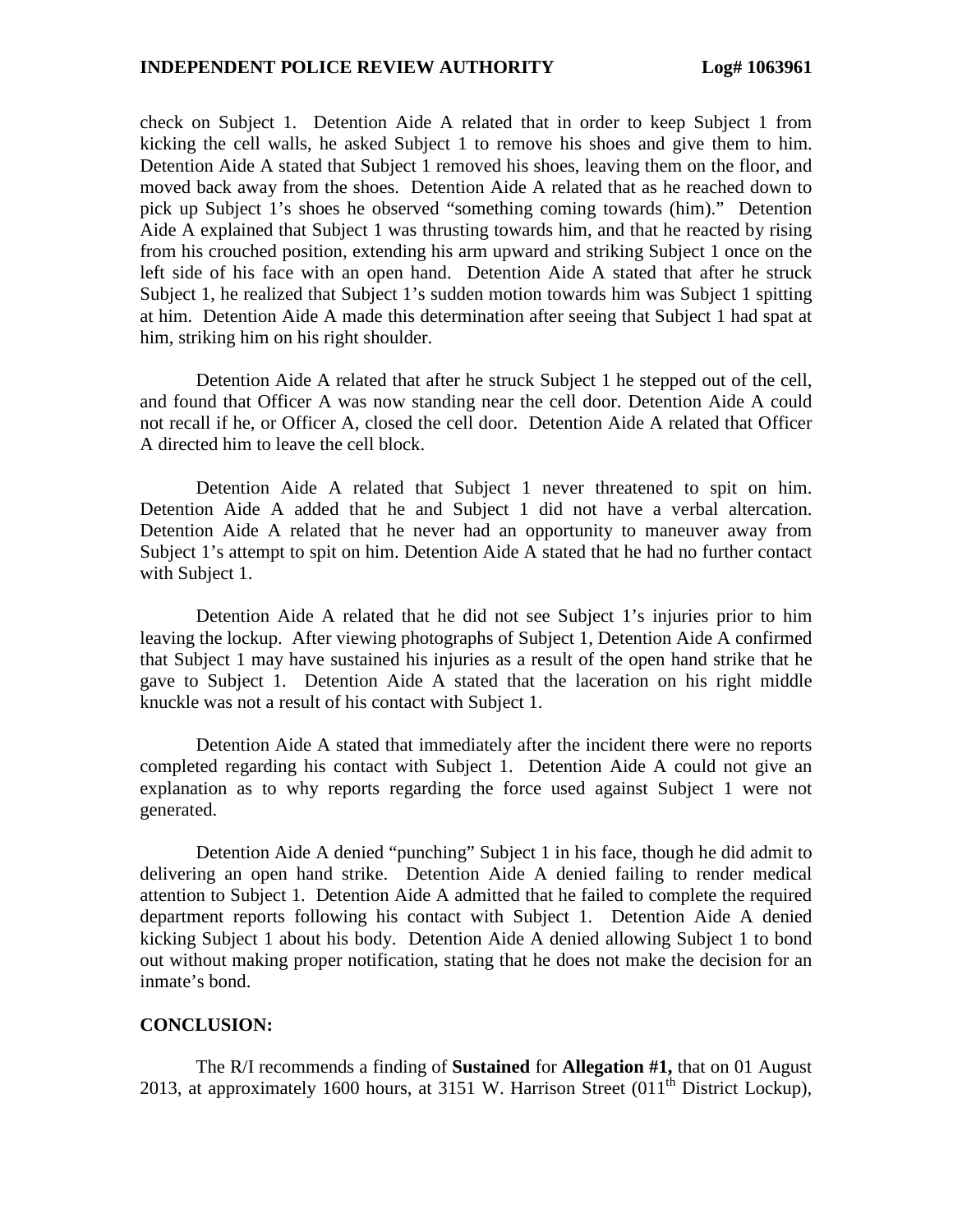.

**Detention Aide A, Employee #XXXX** punched the victim, Subject 1, about his face without justification, in violation of: Rule 8, which prohibits disrespect or maltreatment of any person, while on or off duty; and Rule 2, which prohibits any action or conduct which impedes the Department's efforts to achieve its policy and goals or bring discredit upon the Department.

During his statement to IPRA, Subject 1 stated that he had been requesting to go to the hospital because he needed medication for his mental illness. Subject 1 related that he became involved in a verbal altercation with Detention Aide A and threatened to spit on Detention Aide A. Subject 1 admitted that when Detention Aide A entered the cell he spat at Detention Aide A. Subject 1 stated that Detention Aide A punched him multiple times about his face and kicked him about his body. The witness Department members, along with Accused Officer A, denied observing Detention Aide A commit the acts alleged against him.

Subject 1's account of this event is credible. The evidence supports his version of events, in that he was struck (at least once) by Detention Aide A, and then ushered from the Lock-Up, and sent outside the  $011<sup>th</sup>$  District. In his statement, Sergeant A reported that he found Subject 1 to be forthcoming, cooperative, and honest. Subject 1 freely admits that he spat upon Detention Aide A, an admission against his own self-interest, which further bolsters his credibility.

In his statement to IPRA, Detention Aide A denied that he punched Subject 1 multiple times, although he did admit to striking Subject 1 once with an open hand. Detention Aide A denied having a verbal altercation with Subject 1. According to Detention Aide A, he observed "something" coming towards him while picking up Subject 1's shoes. In reaction to receiving a possible battery, Detention Aide A rose from his crouched position, extended his arm upward and struck Subject 1 once on the left side of his face with an open hand.

According to the medical reports from Mt. Sinai Hospital, Subject 1 was diagnosed with an orbital fracture to his left eye. The Evidence Technician Photographs depict swelling and bruising to Subject 1's left eye. The photographs also depict blood, and a visible laceration under Subject 1's left eye. There are photographs of Subject 1's ribcage, torso, and back. The photographs do not clearly depict bruising or injury, though some discoloration is visible. Based on the medical reports and photographic evidence it is clear that Subject 1 was struck multiple times on his face, and may have been struck about his body as he has alleged, contrary to the assertion made by Detention Aide A stated that he struck Subject 1 only once with an open hand.

In his statement to IPRA, Detention Aide A provided an explanation for his use of force against Subject 1. Chicago Police Department General Order GO 03-02-01 defines the use of force model and General Order 03-02-02 defines the Use of Force options. The orders provide that Subject 1's action of spitting upon Detention Aide A, as well as his being verbally combative, equates to the actions – at the minimum - of an active resister,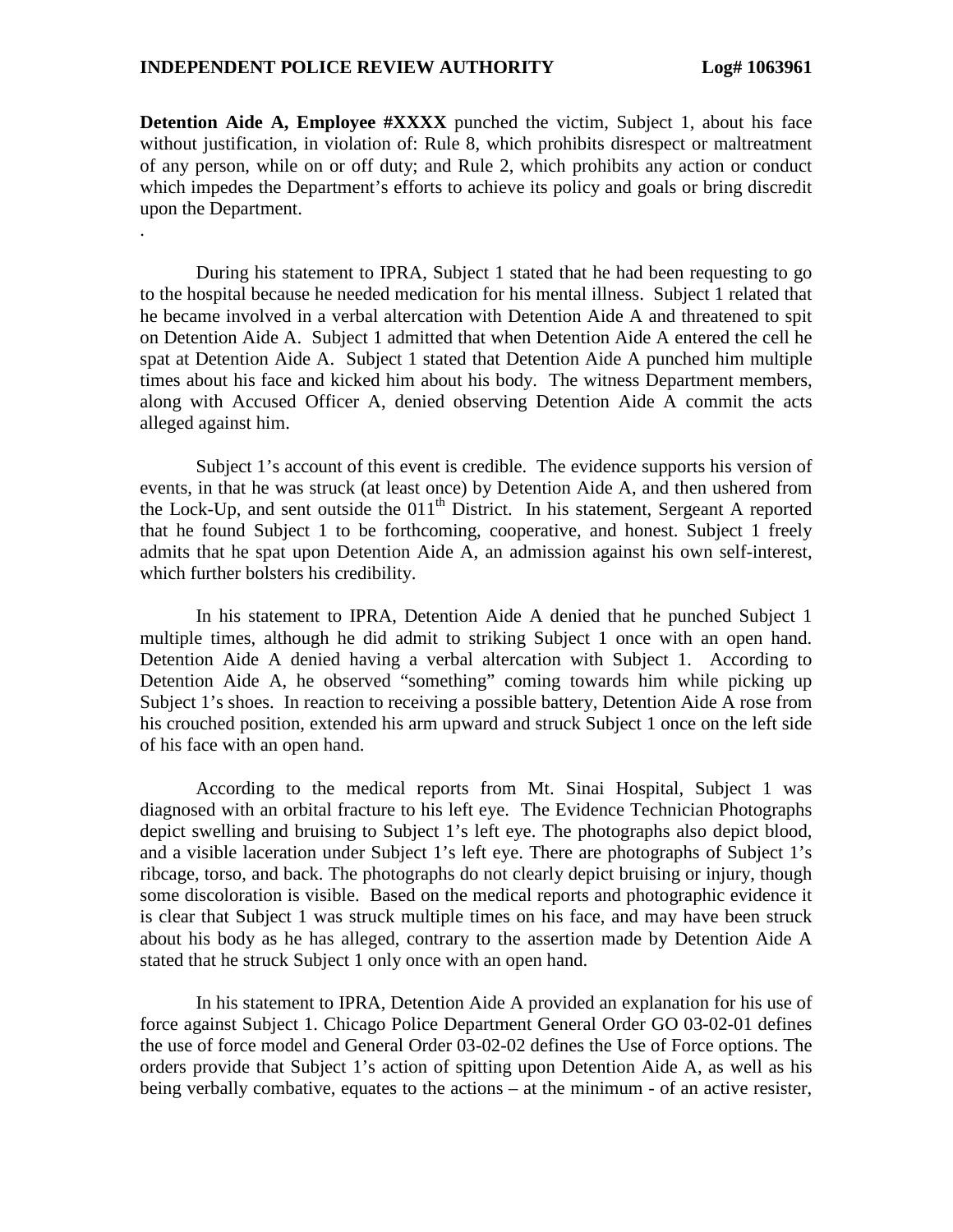while his action of moving towards Detention Aide A may have equated to the actions of an assailant. Under the aforementioned General Order, and with Detention Aide A's articulation, it may have been therefore appropriate for Detention Aide A to use an open hand strike.

In this particular instance, Detention Aide A's explanation for his conduct lacks credibility. The evidence suggests that Detention Aide A's use of force against Subject 1 was intended as retribution for the spitting, not to gain control over him as an assailant. Detention Aide A had options other than the use of physical force to avoid Subject 1's spitting, including just walking away. The evidence also suggests that Detention Aide A took measures to conceal his use of force after the fact. Subject 1 was essentially ushered from the lockup after this event. Had Sergeant A not intervened, this event may not have been reported at all. In his statement to IPRA, Detention Aide A stated that he observed no injury to Subject 1. While it is noted that bruising may take some time to appear, the laceration and blood about Subject 1's face would have been immediately visible. The evidence technician photographs and Sergeant A 's observations support this fact.

Additionally, while Detention Aide A states that he struck Subject 1 only once, the preponderance of the evidence suggests that Subject 1 was struck multiple times and that the strike or strikes causing Subject 1's injuries were made with a fist, rather than an open hand. This fact disputes the account given Detention Aide A, thereby discounting his assertion that the amount of force he used with reasonable under the circumstances.

Subject 1 asserts that excessive and unwarranted force was used against him; the preponderance of the evidence shows that this allegation must be **Sustained**.

The R/I recommends a finding of **Sustained** for **Allegation #2,** that, on 01 August 2013, at approximately 1600 hours, at 3151 W. Harrison Street  $(011<sup>th</sup>$  District Lockup), **Detention Aide A, Employee #XXXX** kicked Subject 1 about his body without justification, in violation of: Rule 8, which prohibits disrespect or maltreatment of any person, while on or off duty; and Rule 2, which prohibits any action or conduct which impedes the Department's efforts to achieve its policy and goals or bring discredit upon the Department.

During his statement to IPRA, Subject 1 stated that, after Detention Aide A punched him several times about his face he then kicked him about his body. Accused Officer A denied observing Detention Aide A commit the acts alleged against him. The medical records do not indicate abrasions or contusions elsewhere on Subject 1's person, although the lack of such injuries is not necessarily definitive as to whether or not Detention Aide A did, in fact, kick Subject 1. It is noted that photographs taken of Subject 1 at Mt. Sinai Hospital depict his ribcage, torso, and back. The photographs do not clearly depict bruising or injury, although some discoloration is visible. Subject 1 did not specifically inform Sergeant A that he was kicked, he did report to being struck multiple times. Even without being advised of the alleged kicks, Sergeant A still noted that Subject 1 had redness to his ribs.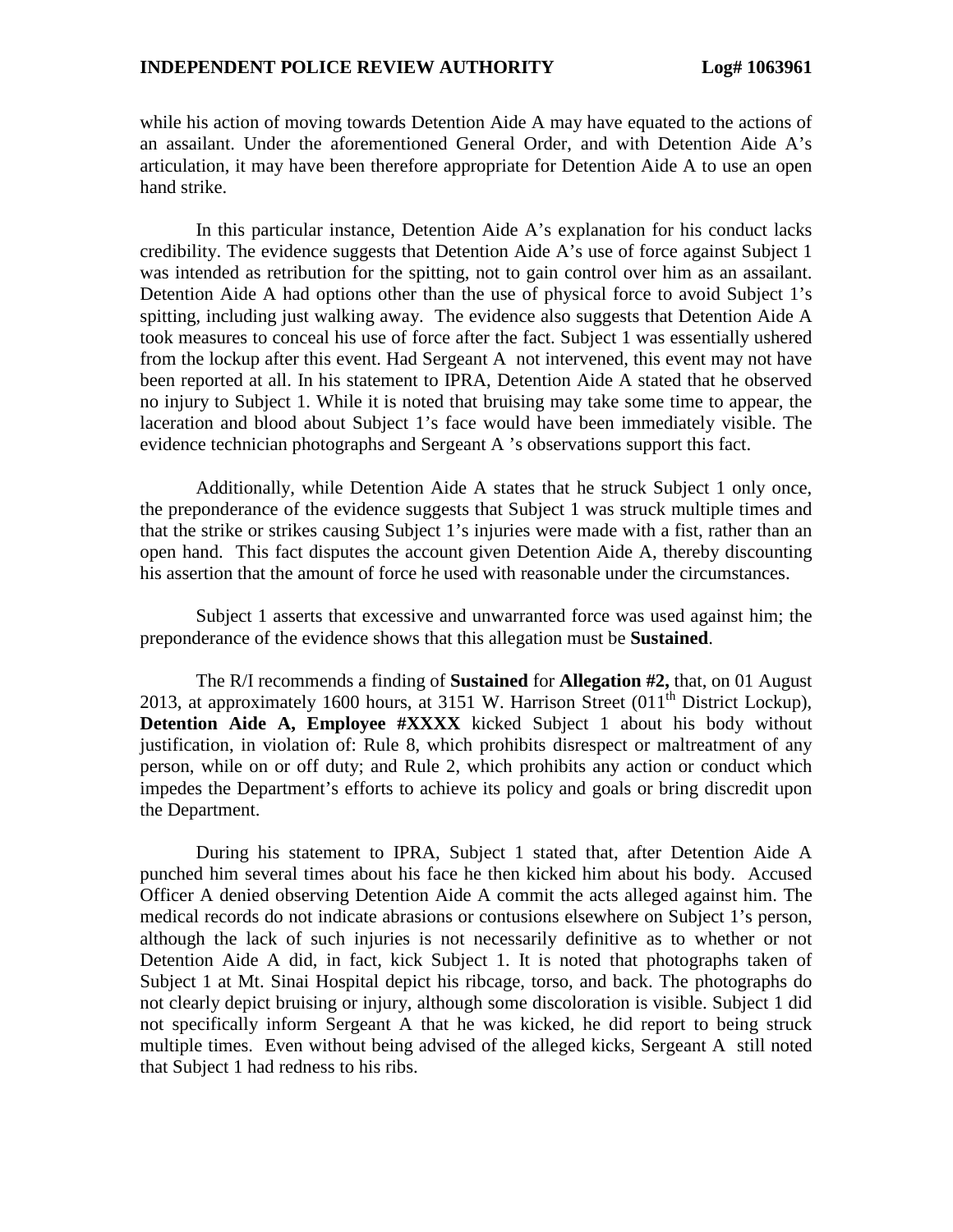Although Detention Aide A denied kicking Subject 1, his denials lack credibility based on his lack of truthfulness about other facts related to the incident and his failure to report the altercation. For the reasons set forth in the findings for Allegation #1, the R/I finds that Subject 1's account is credible, and supported by fact. Detention Aide A lacks credibility. It is more likely than not that the physical contact detailed in this particular allegation occurred. The R/I therefore recommends that this allegation be Sustained.

The R/I recommends a finding of **Sustained** for **Allegation #3** that, on 01 August 2013, at approximately 1600 hours, at 3151 W. Harrison Street  $(011<sup>th</sup>$  District Lockup), **Detention Aide A, Employee #XXXX** failed to complete any and all required reports regarding his physical contact with Subject 1 in a timely manner in violation of Rule 10, which prohibits inattention to duty; and specifically, in violation of Special Order (SO) S06-01-07, which mandates that after an extraordinary unusual occurrence happens the Department member will ensure immediate notification and submit proper case reports. In his statement to IPRA, Detention Aide A admitted that he did not make the required notifications, nor did he complete any Department reports regarding his contact immediately following the incident. In fact, the preponderance of the evidence suggests that, had Sergeant A not intervened, this event may not have been reported at all. This act violates Special Order S06-01-02, which mandates that after an extraordinary or unusual occurrence happens, the Department member will ensure immediate notification and submit proper case reports.

The R/I recommends a finding of **Sustained** for **Allegation #4** that, on 01 August 2013, at approximately 1600 hours, at 3151 W. Harrison Street  $(011<sup>th</sup>$  District Lockup), **Detention Aide A, Employee #XXXX** failed to render medical assistance to Subject 1, in violation of Rule 10 and specifically, General Order 03-02-02 which clearly establishes that, following a use of force incident, the involved department member must "seek medical attention for an arrestee that has injuries."[4](#page-11-0) According to Detention Aide A, after the incident, he did not see Subject 1. Detention Aide A stated he was not aware of any injuries to Subject 1. While it is noted that bruising may take some time to appear, the laceration and blood about Subject 1's face would have been immediately visible. The evidence technician photographs and Sergeant A's observations support this fact.

Detention Aide A's claim of ignorance regarding Subject 1's condition, which itself lacks credibility, does not excuse him from rendering medical assistance for Subject 1. Detention Aide A used force against Subject 1, and is therefore responsible for ensuringfor Subject 1's well being after the fact.<sup>5, [6](#page-11-2)</sup>

<span id="page-11-1"></span><span id="page-11-0"></span><sup>4</sup> CPD General Order 03-02-02, POST-USE OF FORCE POSITIONING AND MONITORING.

<sup>5</sup> CPD General Order 03-02-02, POST-USE OF FORCE POSITIONING AND MONITORING.

<span id="page-11-2"></span><sup>&</sup>lt;sup>6</sup> IPRA did not present allegations relative Subject 1's initial requests for medical attention which appear to have gone ignored. However, these initial requests, coupled with Subject 1's conduct while in lock-up, as described by both Subject 1 and Detention Aide A, suggests that Subject 1 was indeed having a mental health crisis prior Detention Aide A's use of force. Although mental health concerns among incarcerated individuals is not an uncommon occurrence, the fact Subject 1's mental issues were documented upon his arrest, verbally communicated, and physically manifested highlights the need to identify and address mental health concerns in a timely manner.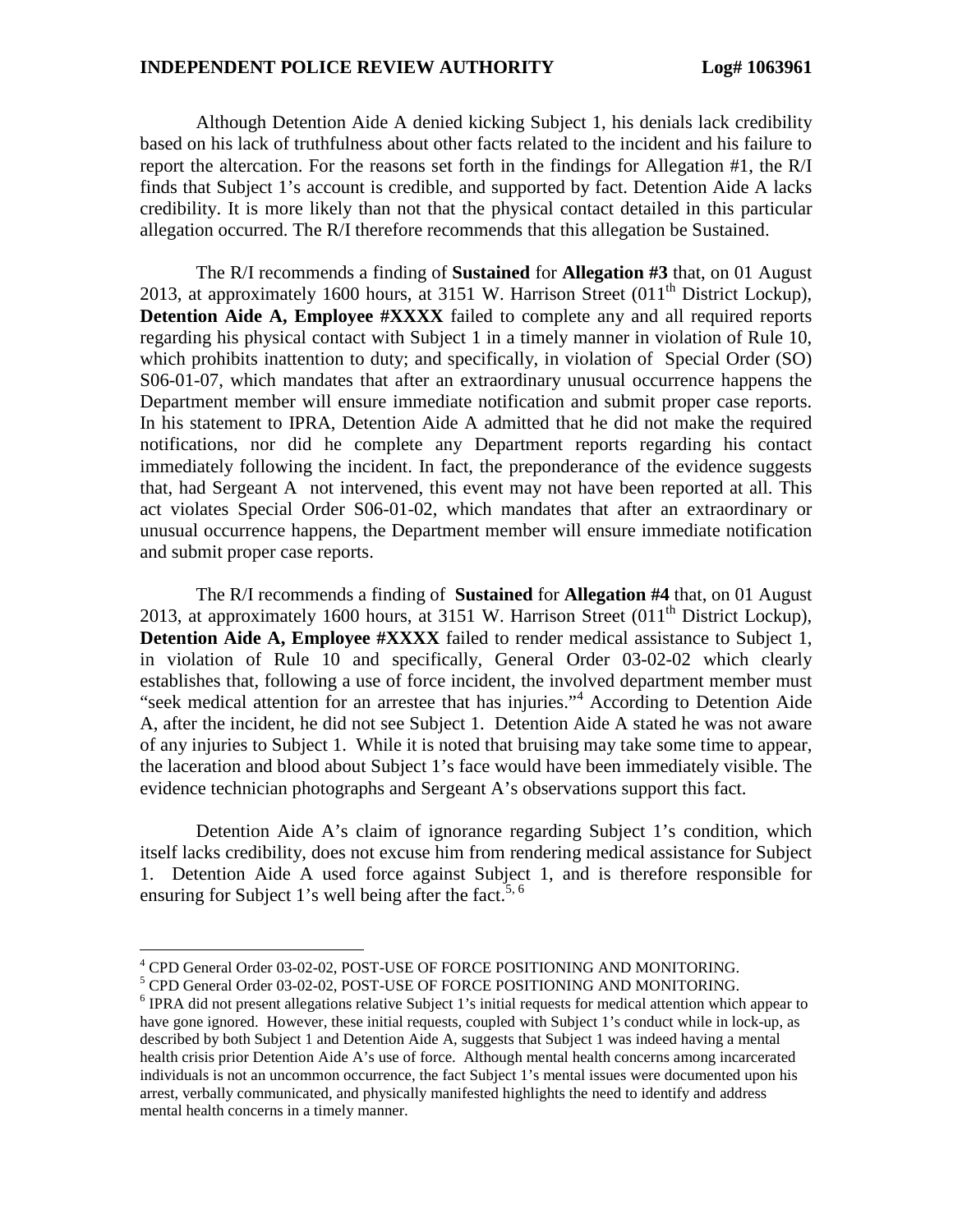The R/I recommends a finding of **Sustained** for **Allegation #5** that, on 01 August 2013, at approximately 1600 hours, at 3151 W. Harrison Street  $(011<sup>th</sup>$  District Lockup), **Detention Aide A, Employee #XXXX** allowed Subject 1 to bond out without making proper notification. The specific notifications, in this instance, pertain to the use of force against Subject 1 and his subsequent injuries. CPD General Order 03-02-02 clearly establishes that in a post-use of force incident, that the involved department member must "seek medical attention for an arrestee that has injuries." Additionally, Special Order 06- 01-07 mandates that after an extraordinary unusual occurrence happens the Department member will ensure immediate notification and submit proper case reports.

In his statement to IPRA, Detention Aide A claimed that he did not have any controlover the bond process of Subject  $1<sup>7</sup>$  However, had Detention Aide A made the required notifications regarding his contact with Subject 1 as he should have, Subject 1 would not have been released from the  $011<sup>th</sup>$  District Lockup. As Detention Aide A had used force against Subject 1, he is subsequently responsible for ensuring that all procedure and protocol is followed from that point forward.

Subject 1 stated that he was given a bond, and released, in return for remaining quiet regarding the force used against him. The preponderance of the evidence and the manner in which Subject 1 was ushered from the district without the proper paperwork and medical attention makes it more likely than not that this occurred as alleged. Detention Aide A did not initially complete the appropriate paperwork, a fact which lends to the possibility that the officers' intention was to conceal the fact that force was used against Subject 1.

The R/I recommends a finding of **Sustained** for **Allegation #1** that, on 01 August 2013, at approximately 1600 hours, at 3151 W. Harrison Street  $(011<sup>th</sup>$  District Lockup), **Officer A, #XXXX** observed misconduct and failed to make proper notification after witnessing Detention Aide A punch Subject 1 on his face in violation of Rule 10 and Special Order (SO) S06-01-07, which mandates that after an extraordinary unusual occurrence happens the Department member will ensure immediate notification and submit proper case reports. In his statement to IPRA Officer A related that he observed Detention Aide A duck out of the way and then throw a strike in Subject 1's direction.

The preponderance of the evidence in this investigation shows that Detention Aide A's use of force was unreasonable, and therefore amounted to misconduct. Officer A admitted to being present when Detention Aide A struck Subject 1. Furthermore, Officer A was responsible for the events that occurred in the Lock-up, the allegation that Officer A observed misconduct and failed to make proper notification is supported. This finding is further bolstered by the fact that no paperwork was initially completed, no medical attention sought, and Subject 1 was ushered from the  $11<sup>th</sup>$  District Lock-up. It is only when Sergeant A intervened that the proper procedures are initiated. Prior to that, as the Lock-Up Keeper, Officer A was responsible for adhering to the rules and regulations as outlined in SO 06-01-07.

<span id="page-12-0"></span> $<sup>7</sup>$  Officer A, being assigned as the Lock-Up keeper at the time of this event, is ultimately responsible for the</sup> processing of detainees pursuant to SO S06-01-07.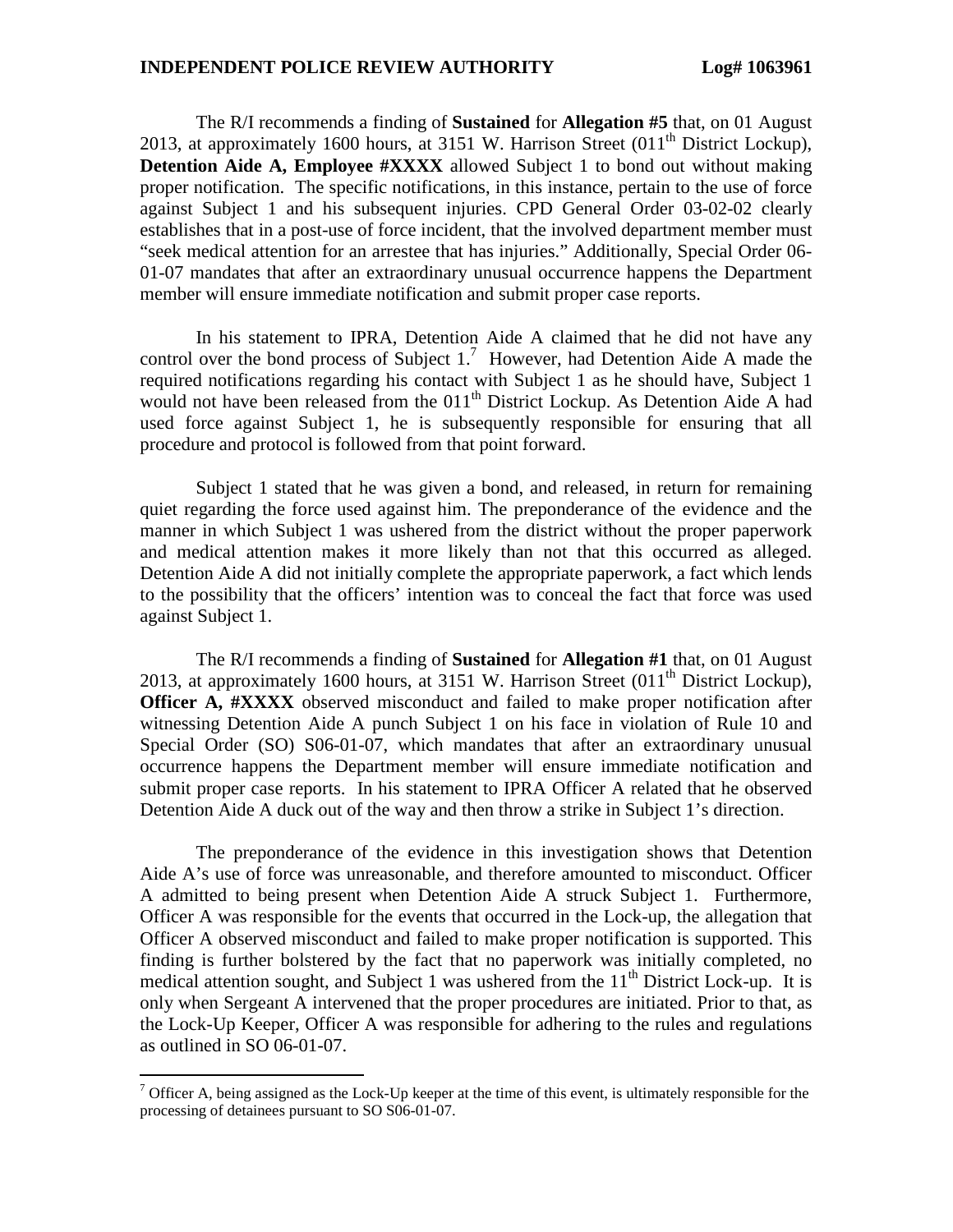The R/I recommends a finding of **Sustained** for **Allegation #2** that on 01 August 2013, at approximately 1600 hours, at 3151 W. Harrison Street  $(011<sup>th</sup>$  District Lockup), **Officer A, #XXXX** failed to complete any and all documents regarding the incident involving the victim, Subject 1, and Detention Aide A in a timely manner in violation of Rule 10 and SO 06-01-02. In his statement to IPRA, Officer A admitted that he witnessed Detention Aide A throw a strike at Subject 1. Officer A admitted that he did not ensure that proper notifications were made, and admitted that he did not complete any Department reports immediately following the incident. This act violated Special Order S06-01-02, which mandates that after an extraordinary or unusual occurrence happens, the Department member will ensure immediate notification and submit proper case reports.

The R/I recommends a finding of **Sustained** for **Allegation #3** that on 01 August 2013, at approximately 1600 hours, at 3151 W. Harrison Street  $(011<sup>th</sup>$  District Lockup), **Officer A, #XXXX,** failed to render medical assistance to Subject 1 in violation of Rule 10. Officer A stated that he never heard Subject 1 request medical assistance. Although Officer A denied observing any injuries to Subject 1, the Evidence Technician photographs of Subject 1 collected in this investigation clearly show that Subject 1 was visibly injured. As the responsible lockup keeper, and a witness to the use of force, it was incumbent upon Officer A to ensure Subject 1's well being. Officer A's claim of ignorance regarding Subject 1's injuries does not excuse him from rendering medical assistance to Subject 1. CPD General Order 03-02-02 clearly establishes that in a post-use of force incident, that the involved department member "seek medical attention for an arrestee that has injuries."[8](#page-13-0) Additionally, Special Order 06-01-07 mandates that after an extraordinary unusual occurrence happens the Department member will ensure immediate notification and submit proper case reports.

The R/I recommends a finding of **Sustained** for **Allegation #4** that, on 01 August 2013, at approximately 1600 hours, at 3151 W. Harrison Street  $(011<sup>th</sup>$  District Lockup), **Officer A, #XXXX** allowed Subject 1 to bond out without making proper notification in violationof Rule 10 and [cite general order/special order about bonding out]. $9$  In his statement to IPRA, Officer A related that he did not know if Subject 1 was released from lockup prior to any notifications being made regarding the incident. Evidence clearly shows that the incident was not reported by Officer A or Detention Aide A. Instead, Subject 1 informed Sergeant A about the incident after his release while outside the  $11<sup>th</sup>$ District. Officer A never made any efforts to make notification to any of the commanding officers regarding the incident that occurred between Subject 1 and Detention Aide A prior to Subject 1 exiting the  $011<sup>th</sup>$  District Lockup.

The R/I recommends a finding of **Not Sustained** for **Allegation #1** that on 01 August 2013, at approximately 1600 hours, at 3151 W. Harrison Street (011<sup>th</sup> District Lockup), **an unidentified officer** stated words to the effect of, "If you get up and walk

<span id="page-13-0"></span><sup>8</sup> CPD General Order 03-02-02, POST- USE OF FORCE POSITIONING AND MONITORING.

<span id="page-13-1"></span><sup>&</sup>lt;sup>9</sup> Officer A, being assigned as the Lock-Up keeper at the time of this event, is ultimately responsible for the processing of detainees pursuant to SO S06-01-07.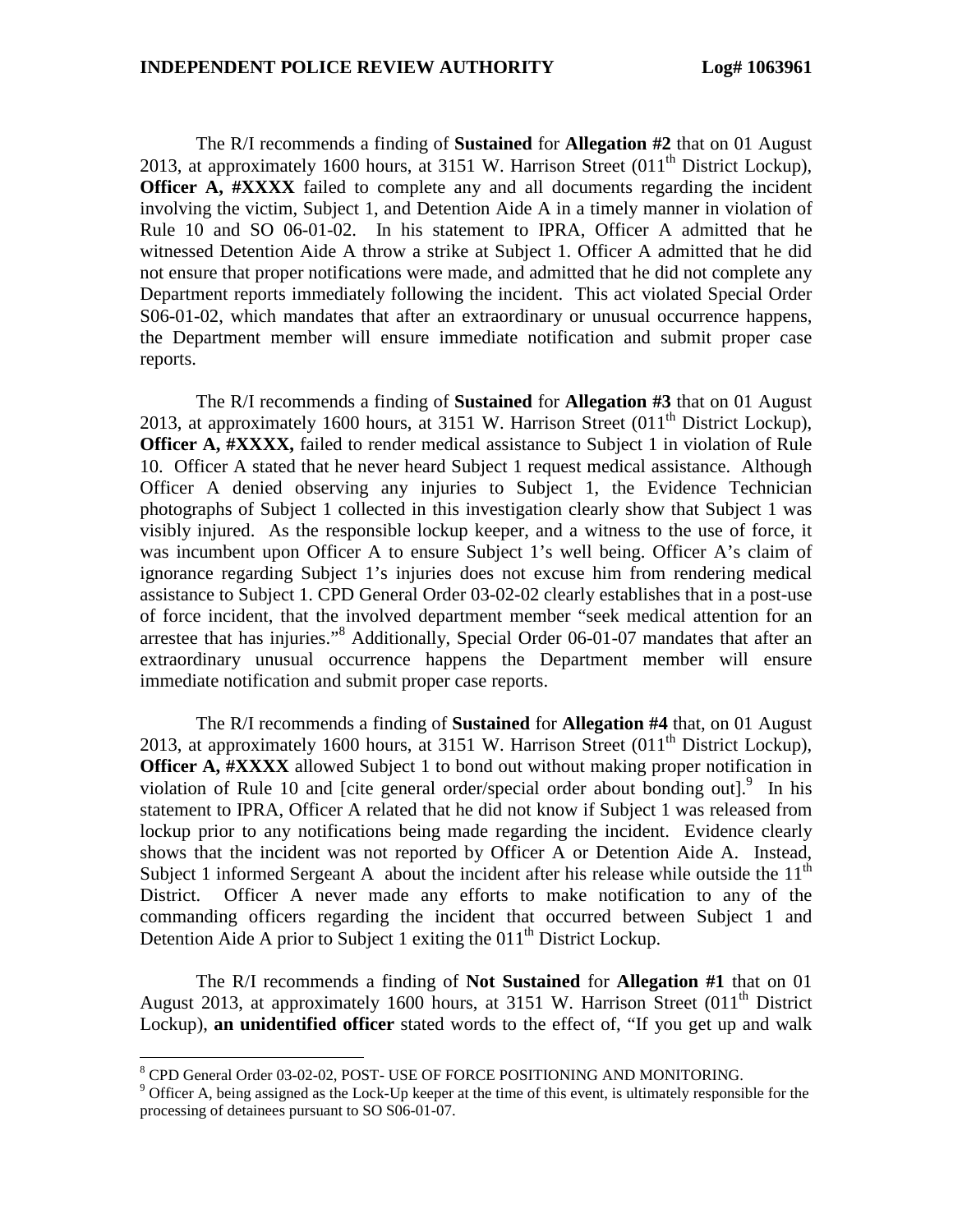out of this holding cell now, I will get you released on an I-Bond. If you don't, I will start processing paperwork for a battery against this officer." The accused and witness Department members denied observing any Department member commit the act. Subject 1 does not allege that this statement was made by either Detention Aide A or Officer A. Without being able to identify the officer that may have made this statement, there is insufficient evidence to prove or disprove the allegation.

# **FINDINGS:**

### **Accused #1: Detention Aide A, Emp. #XXXX**

- **Allegation #1: Sustained Violation of Rule 8,** "disrespect or maltreatment of any person, while on or off duty" **and Rule 2,** which "prohibits any action or conduct which impedes the Department's efforts to achieve its policy and goals or brings discredit upon the Department," in that on 01 August 2013, at approximately 1600 hours, at 3151 W. Harrison Street  $(011<sup>th</sup>$  District Lockup), while on duty; **Detention Aide A, Emp. #XXXX,** punched the victim, Subject 1, about his face without justification.
- **Allegation #2: Sustained Violation of Rule 8,** "disrespect or maltreatment of any person, while on or off duty" **and Rule 2,** which "prohibits any action or conduct which impedes the Department's efforts to achieve its policy and goals or brings discredit upon the Department," in that on 01 August 2013, at approximately 1600 hours, at 3151 W. Harrison Street  $(011<sup>th</sup>$  District Lockup), while on duty; **Detention Aide A, Emp. #XXXX,** kicked Subject 1 about his body without justification
- **Allegation #3: Sustained Violation of Rule 10,** "Inattention to duty," in that on 01 August 2013, at approximately 1600 hours, at 3151 W. Harrison Street (011<sup>th</sup> District Lockup), while on duty; **Detention Aide A, Emp. #XXXX,** failed to complete any and all documents regarding his contact with Subject 1 in a timely manner.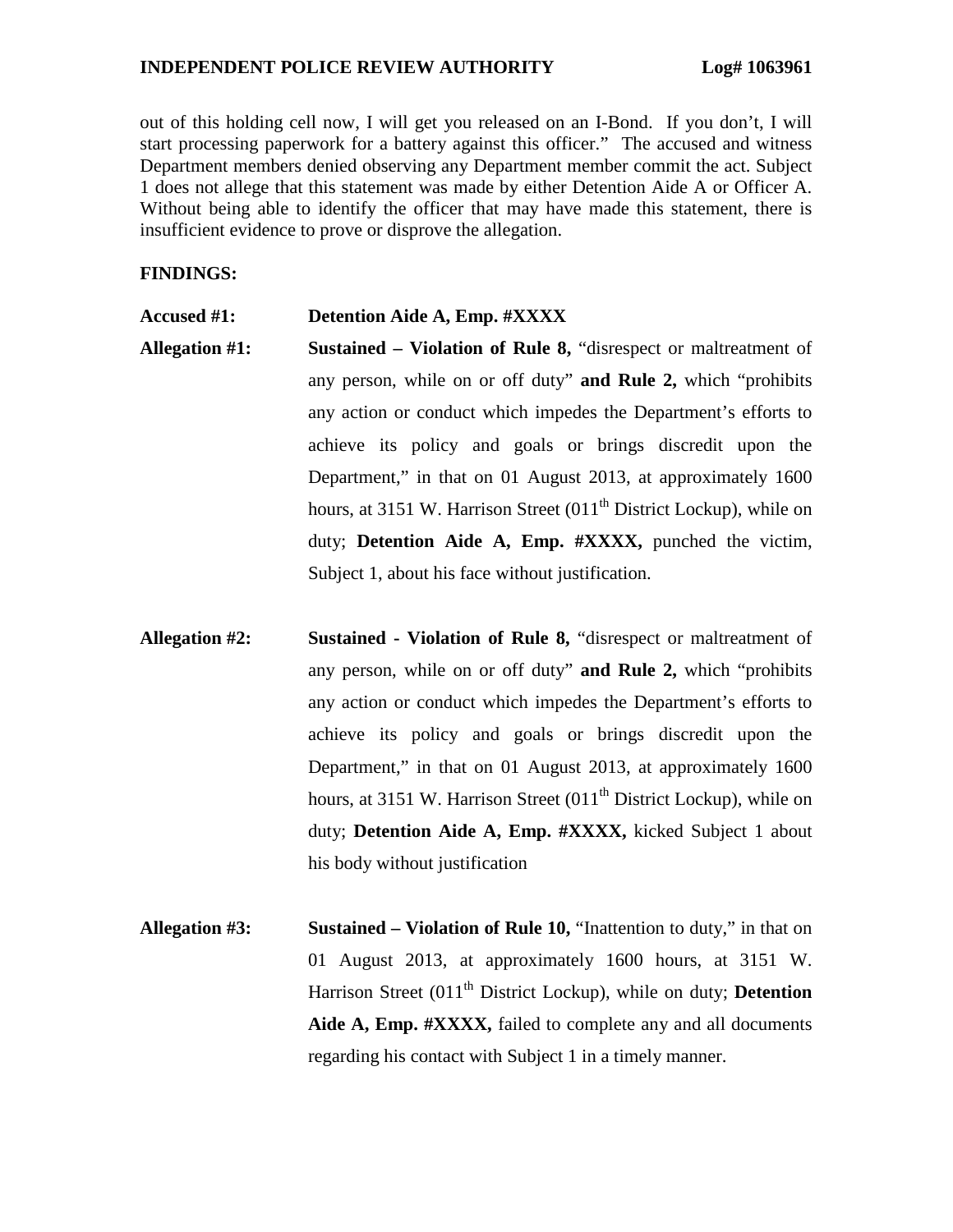- **Allegation #4: Sustained Violation of Rule 10,** "Inattention to duty," in that on 01 August 2013, at approximately 1600 hours, at 3151 W. Harrison Street (011<sup>th</sup> District Lockup), while on duty, **Detention Aide A, Emp. #XXXX,** failed to render medical assistance to Subject 1.
- **Allegation #5: Sustained Violation of Rule 10,** "Inattention to duty," in that on 01 August 2013, at approximately 1600 hours, at 3151 W. Harrison Street (011<sup>th</sup> District Lockup), while on duty; **Detention Aide A, Emp. #XXXX,** allowed Subject 1 to bond out without making proper notification.

### **Accused #2: Officer A, #XXXX**

- **Allegation #1: Sustained Violation of Rule 10,** "Inattention to duty," in that on 01 August 2013, at approximately 1600 hours, at 3151 W. Harrison Street (011<sup>th</sup> District Lockup), while on duty; **Officer A, #XXXX,** observed misconduct and failed to make proper notifications.
- **Allegation #2: Sustained Violation of Rule 10,** "Inattention to duty," in that on 01 August 2013, at approximately 1600 hours, at 3151 W. Harrison Street (011<sup>th</sup> District Lockup), while on duty; **Officer A, #XXXX,** failed to complete any and all documents regarding the incident involving the victim, Subject 1, and Detention Aide A in a timely manner.
- **Allegation #3: Sustained Violation of Rule 10,** "Inattention to duty," in that on 01 August 2013, at approximately 1600 hours, at 3151 W. Harrison Street (011<sup>th</sup> District Lockup), while on duty, **Officer A**, **# XXXX,** failed to render medical assistance to Subject 1.